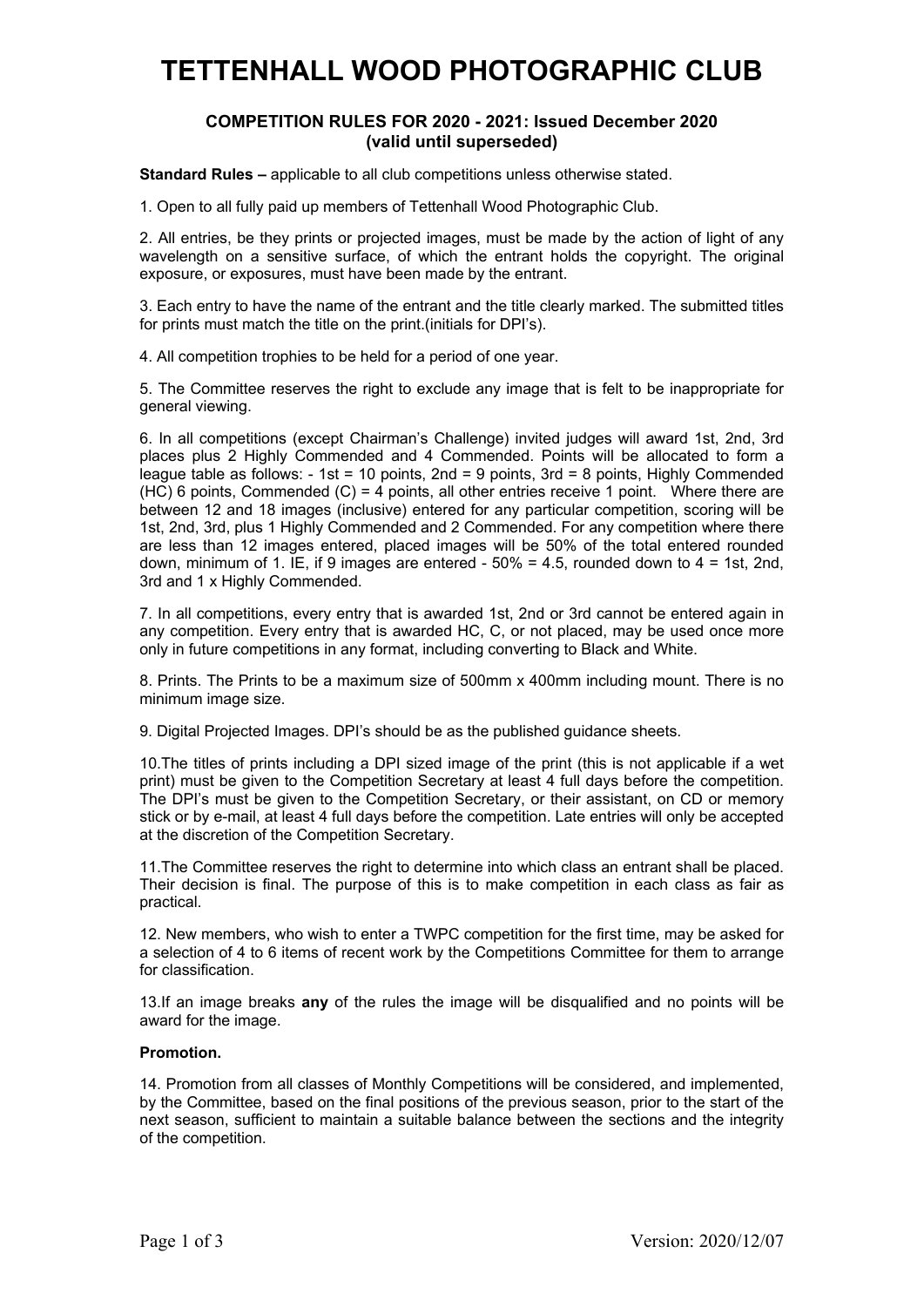# **TETTENHALL WOOD PHOTOGRAPHIC CLUB**

### **Relegations.**

15. Any member who enters any of the competitions that score points towards POTY shall be considered for advancement to the next highest section in that particular class, IE, in Prints or PIs, or relegation to the next lowest section in that particular class. Any member who does not enter any such competitions will remain in their current PI or Print section for that season.

If a member does not enter competitions for two consecutive seasons in any particular category (IE, enters PIs but not Prints), then they will be relegated to the next lower level at the end of the second season in the category that they did not enter at the discretion of the committee.

Relegations will be considered, and implemented, by the Committee, based on the final positions at the end of the season, prior to the start of the next season, sufficient to maintain a suitable balance between sections and the integrity of the competition. The committee reserves the right to vary this in special circumstances.

In the event that a member wishes to enter competitions after a break of two or more years, the level at which they re-enter competitions will be at the discretion of the committee.

#### **Photographer of the Year.**

16. The Award of POTY is open to all club members regardless of class. New members will not be eligible for POTY until they have completed a minimum of 1 full season of entering competitions. The member, accumulating the most points from the competitions of Monthly Competitions, Portfolio, Open PI Challenge & the Themed Competition (excluding Chairman's Challenge), will by simple addition, be awarded the title of Photographer of the Year.

### **Monthly Competitions – Prints & Digital Projected Images**

17.There are three classes, Advanced, Intermediate and General.

18.There will be 4 rounds of Prints & 4 rounds of DPI's.

19.There will be a maximum entry of 3 per entrant, per round. This may be altered at the Committee's discretion, subject to the overall number of entries.

20.Prints & DPI's can be either colour or monochrome, or a combination of each.

#### **Portfolio - 3 of a Kind (Prints)**

21. There are three classes, Advanced, Intermediate and General.

22. Entries are to consist of a panel of 3 prints, all images are linked by a theme of the author's choice.

23.The Prints to be a maximum size of 500mm x 400mm incl. mount. There is no minimum size.

24.Prints may be either colour or monochrome.

25.Each author may submit up to 2 panels.

26.Panels scoring 1st, 2nd or 3rd cannot be used again in the Portfolio Competition.

27.Individual prints may be used in Monthly Competitions, this includes any prints in panels that have scored 1st, 2nd or 3rd.